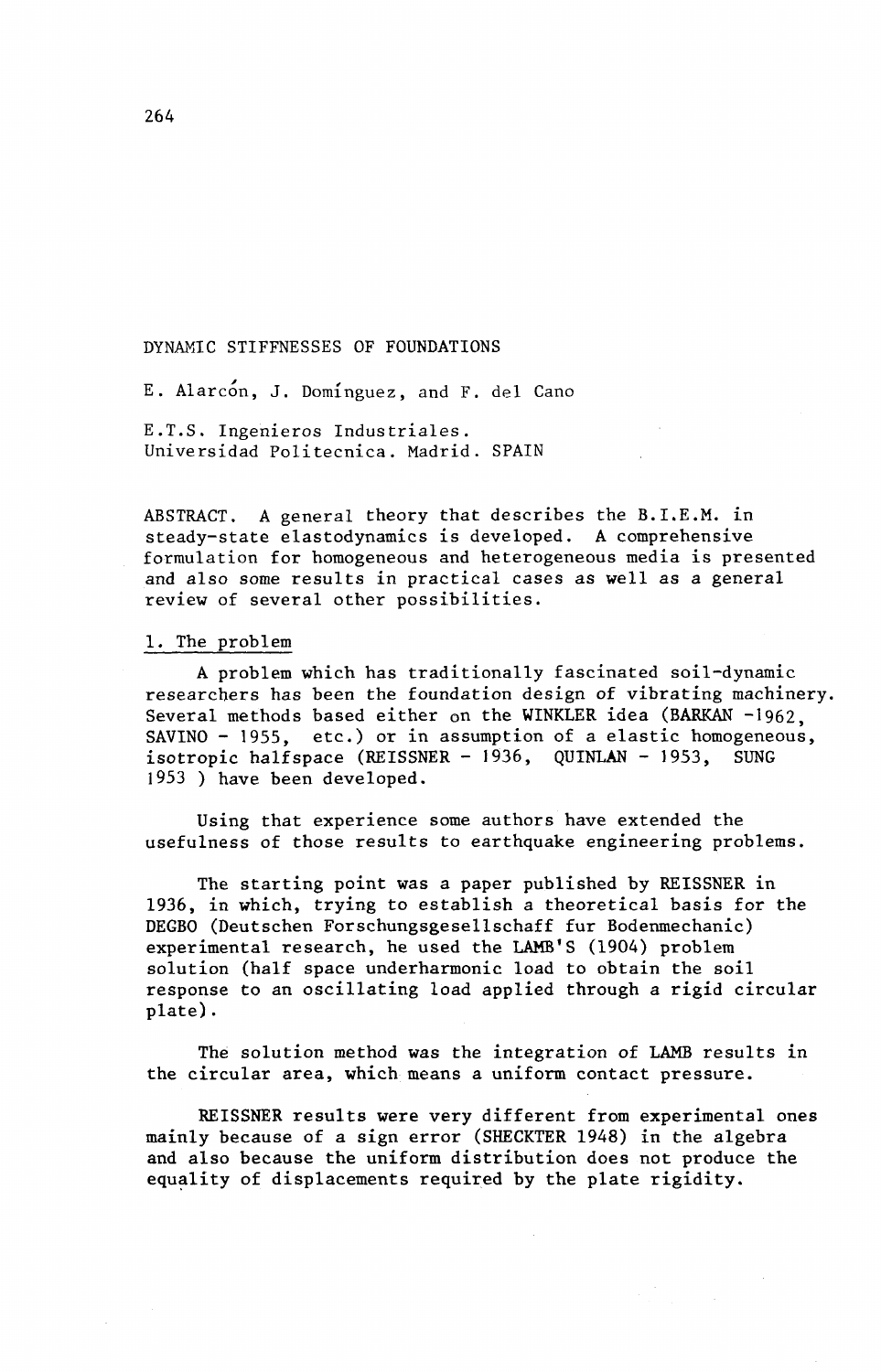In the "Fifty-sixth Annual Meeting of the American Society for Testing Materials (July 1953)," P.M. QUINLAN and T.Y. SUNG presented two papers in which they repeated the analysis for "several" cases. The first was a static rigid plate distribution, the second a uniform one and the third a parabolic one more similar to a flexible plate case.

As can be seen al1 results were obtained through a simplification of the initial boundary problem.

For the rigid disk it is a mixed problem in which the displacement shape is known in the part under it and the tractions are nil in the rest of the half space boundary.

REISSNER and SUNG solved a different problem when they assumed a prescribed traction distribution under the plate. This leads as we said, to a series of displacements incompatible with the hypothesis of rigid plate and, consequently, the results must be used with great care.

In several reports, especially in the 1971-73 ones, VELETSOS and coworkers gave an interesting new approach and also useful<br>numerical results. For instance, the case of rocking and For instance, the case of rocking and horizontal displacement was treated (VELETSOS-WEI (1971)) with the following hypothesis:

a) during the horizontal imposed displacement there are no normal stresses in the half space boundary, in spite of the existence of vertical displacements.

b) in the rocking case there are no tangential stresses in the surface of the half space, in spite of the existence of horizontal displacements.

These hypotheses allow the computation of the horizontal case independently of the rocking one, but on the other hand, they produce no rígid displacements of the plate. Nevertheless through the use of a weighted reciprocíty relation, this approach produced very accurate results.

The viscoelastic case (MEEK - VELETSOS (1973)) was also studied after a polynomial representation of previous elastic resu1ts.

By the way it is worth noting that the method presented by DAS GUPTA - SACKMANN (1977) using a correspondence principle for discretized set of values appears to be more promising.

The importance of the embedment of the footing was also recognized very ear1y (RICHART 1960) and a large amount of work has been done by NOVAK and coworkers  $(1972, 1973...)$ . The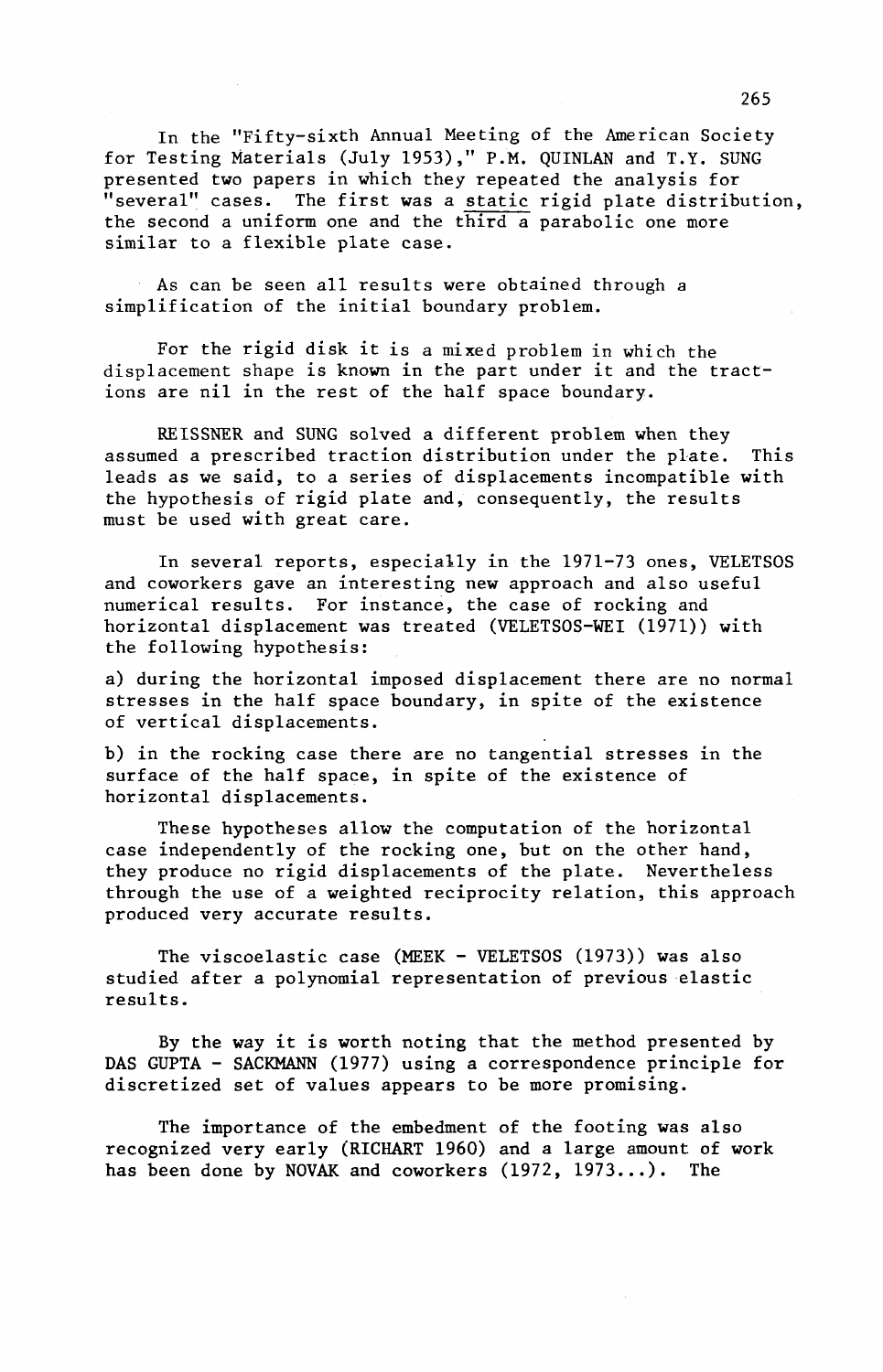fundamental idea is to admit that the soil ·around the footing is built by a series of elemental layers which react independently of the half space over which they are resting. The agreement with experimental results is, of course, not very good.

After these pioneering works a considerable amount of research has been done in recent years to determine the dynamic stiffness of foundations of various shapes (GAZETAS - ROESSET, 1976, WONG- LUCO, 1976, ELSABEE- MORRAY, 1977, KAUSSEL, ROESSET - CHRISTIAN,  $1976...$ .

An interesting comparison between two and three dimensional solutions including the influence of embedment has been published recently (JAKUB, 1977).

All these results are currently applied to the cases in which the base of the structure behaves as a single rigid footing (base slab in nuclear reactor buildings, high-rise buildings on mat foundation, etc.). In order to permit analysis of other structures where this idealization is unreasonable, CHOPRA- coworkers (1969, 1974, 1975, 1976, etc.) have obtained results using a different approach.

The half space is treated as a substructure and the dynamic (frequency-dependent) stiffness matrix is of order equal to the number of connecting degrees of freedom on the structurefoundation interface.

In this way the i<sub>j</sub> term of the matrix is defined as the in the i mode when a harmonic unit displacement e<sup>1W</sup> is force in the i mode when a harmonic unit displacement  $e<sup>1</sup>$  $\frac{1}{2}$ the applied in the j mode, with other d.o.f. being kept fixed.

In the case of the pure plane horizontally homogeneous half space one needs the results only for two boundary problems: the vertical displacement and the horizontal one. An appropriate translation will provide the results for all the degrees of freedom. The displacement between the activated node and the neighbouring ones is assumed according to the isoparametric representation to be used in the subsequent  $F.E.$  analysis of the above ground structure.

. Instead of solving this mixed problem directly CHOPRA et al. prescribed zero displacements also outside the structurefoundation interface, and after a standard condensation, they get the correct dynamic foundation stiffness matrix.

## 2. The numerical procedure

The elastodynamic equations are a classic in mathematical physics and severa! procedures have been devised in order to solve them.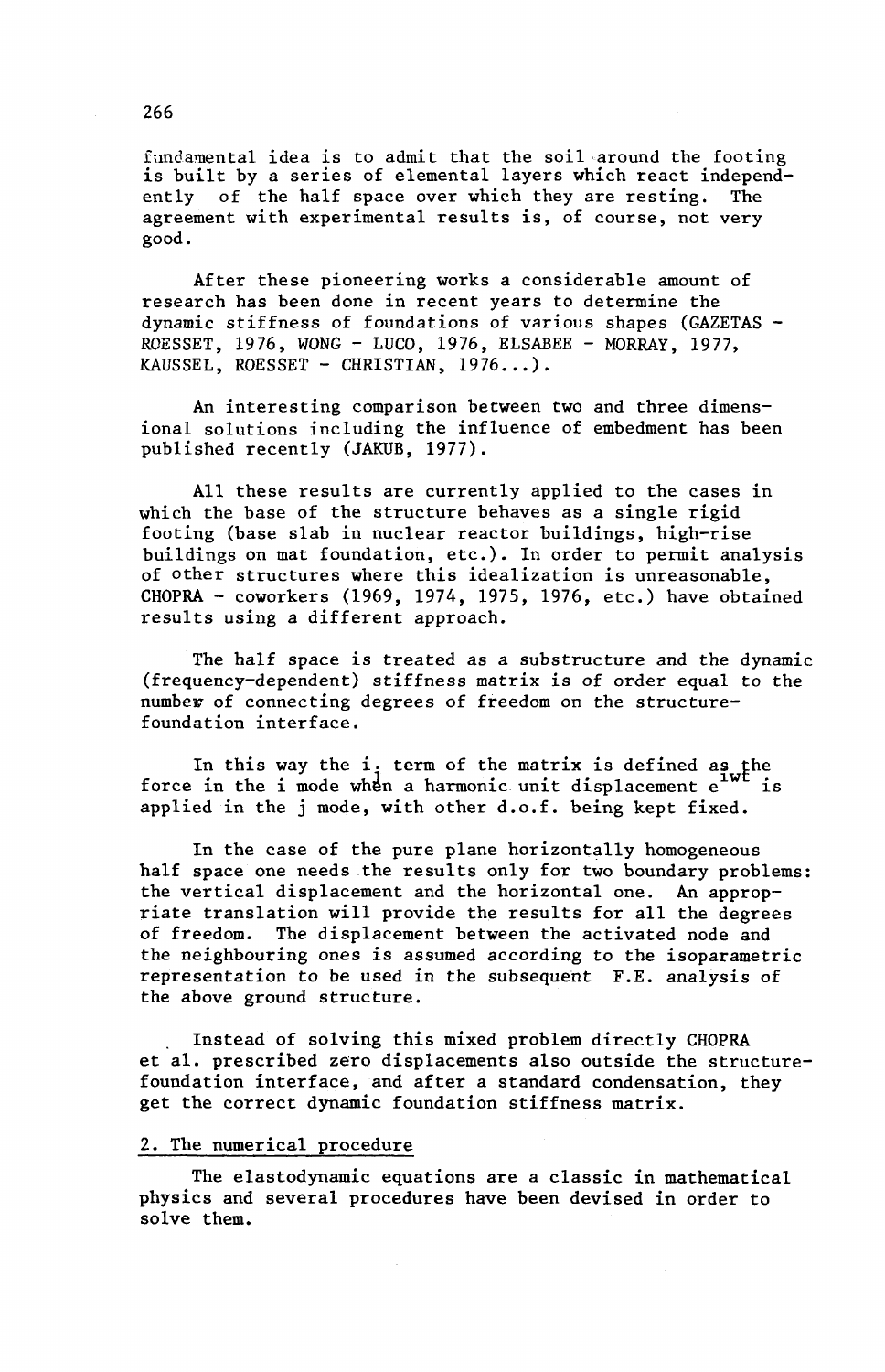In general, a weak formulation through a set of functions  $[\Psi^{i}]$ <sub>n</sub> i.e., a projective method, is the most popular numerical approach.

Taking a member  $\underline{\Psi}^{\mathbf{K}}$  of the family, the equilibrium equations can be put as

$$
-\int_{\Omega} \sigma_{ij,j} \cdot \frac{1}{i} d\Omega = \int_{\Omega} X_{i} \cdot \frac{1}{i} d\Omega \qquad (2.1)
$$

where  $\sigma_{ij}$  is the stress tensor and  $\underline{x}$  the vector of body forces.

Integrating the left hand side of (2.1) and considering  $\underline{\Psi}^{\mathbf{k}}$ as a displacement vector it is possible to write

$$
\int_{\Omega} \varepsilon_{ij}^* \cdot \sigma_{ij} = \int_{\partial} \psi_i^k \cdot T_i^\nu + \int_{\Omega} X_i \cdot \Psi_i^k
$$
 (2.2)

where  $\varepsilon_{i,i}^* = \frac{1}{2}(\Psi_{i,i}^* + \Psi_{i,i}^{\text{dk}})$ 

If the "star" stresses are defined through

$$
\sigma_{ij}^* = \lambda \epsilon_{ij}^*, \delta_{ij} + 2. G, \epsilon_{ij}^* \tag{2.3}
$$

a relation, reciprocal of (2.2) would be

$$
\int_{\Omega} \epsilon_{ij} \cdot \delta_{ij}^* = \int_{\partial \Omega} \mathbf{U}_i \cdot \mathbf{I}_i^* + \int_{\Omega} \chi_i^* \cdot \mathbf{u}_i \tag{2.4}
$$

But the same equations (2.3) show that. the left hand side of (2.2) and (2.4) are the same, so

\n For (2.2) and (2.4) are the same, so\n 
$$
\int_{\mathfrak{M}} \begin{array}{ccc}\n k & \vee \\
 \downarrow \\
 \downarrow \\
 \uparrow \\
 \downarrow\n \end{array}
$$
\n

\n\n The sum of the matrix  $\mathfrak{S}^{\text{max}} = \int_{\mathfrak{M}} \mathfrak{S}^{\text{max}} \mathfrak{S}^{\text{max}} = \int_{\mathfrak{M}} \mathfrak{S}^{\text{max}} \mathfrak{S}^{\text{max}} \mathfrak{S}^{\text{max}} = \int_{\mathfrak{M}} \mathfrak{S}^{\text{max}} \mathfrak{S}^{\text{max}} = \int_{\mathfrak{N}} \mathfrak{S}^{\text{max}} \mathfrak{S}^{\text{max}} = \int_{\mathfrak{N}} \mathfrak{S}^{\text{max}} \mathfrak{S}^{\text{max}} = \int_{\mathfrak{N}} \mathfrak{S}^{\text{max}} = \int_{\mathfrak{N}} \mathfrak{S}^{\text{max}} = \int_{\mathfrak{N}} \mathfrak{S}^{\text{max}} = \int_{\mathfrak{N}} \mathfrak{S}^{\text{max}} = \int_{\mathfrak{N}} \mathfrak{S}^{\text{max}} = \int_{\mathfrak{N}} \mathfrak{S}^{\text{max}} = \int_{\mathfrak{N}} \mathfrak{S}^{\text{max}} = \int_{\mathfrak{N}} \mathfrak{S}^{\text{max}} = \int_{\mathfrak{N}} \mathfrak{S}^{\text{max}} = \int_{\mathfrak{N}} \mathfrak{S}^{\text{max}} = \int_{\mathfrak{N}} \mathfrak{S}^{\text{max}} = \int_{\mathfrak{N}} \mathfrak{S}^{\text{max}} = \int_{\mathfrak{N}} \mathfrak{S}^{\text{max}} = \int_{\mathfrak{N}} \mathfrak{S}^{\text{max}} = \int_{\mathfrak{N}} \mathfrak{S}^{\text{max}} = \int_{\mathfrak{N}} \mathfrak{S}^{\text{max}} = \int_{\mathfrak{N}} \mathfrak{S}^{\text{max}} = \int_{\mathfrak{N}} \mathfrak{S}^{\text{max}} = \int_{\mathfrak{N}} \mathfrak{S}^{\text{max}} = \int_{\mathfrak$ 

$$
\int_{\partial\Omega} \underline{\Psi} \cdot \underline{\tilde{\Gamma}} - \int_{\partial\Omega} \underline{u} \cdot \underline{\tilde{\Gamma}}^* = \underline{u}(\underline{x}) - \int_{\Omega} \rho \underline{\tilde{u}} \cdot \underline{\Psi}^k
$$
 (2.6)

In arder to eliminate the time dependency CRUSE & RIZZO proposed to work in the frequency domain. The problem is then reduced to a quasi-static one with the following fundamental solution

$$
\Psi_{\mathbf{i}} = U_{\mathbf{i}\mathbf{j}} \cdot \mathbf{e}_{\mathbf{j}} \qquad \mathbf{T}_{\mathbf{i}} = \mathbf{T}_{\mathbf{i}\mathbf{j}} \mathbf{e}_{\mathbf{j}} \tag{2.7}
$$
\n
$$
U_{\mathbf{i}\mathbf{j}} = \frac{1}{\alpha \rho \pi c_2^2} [\Psi_{\mathbf{i}} \delta_{\mathbf{i}\mathbf{j}} - X \cdot \mathbf{r}_{\mathbf{i}\mathbf{i}} \cdot \mathbf{r}_{\mathbf{j}}]
$$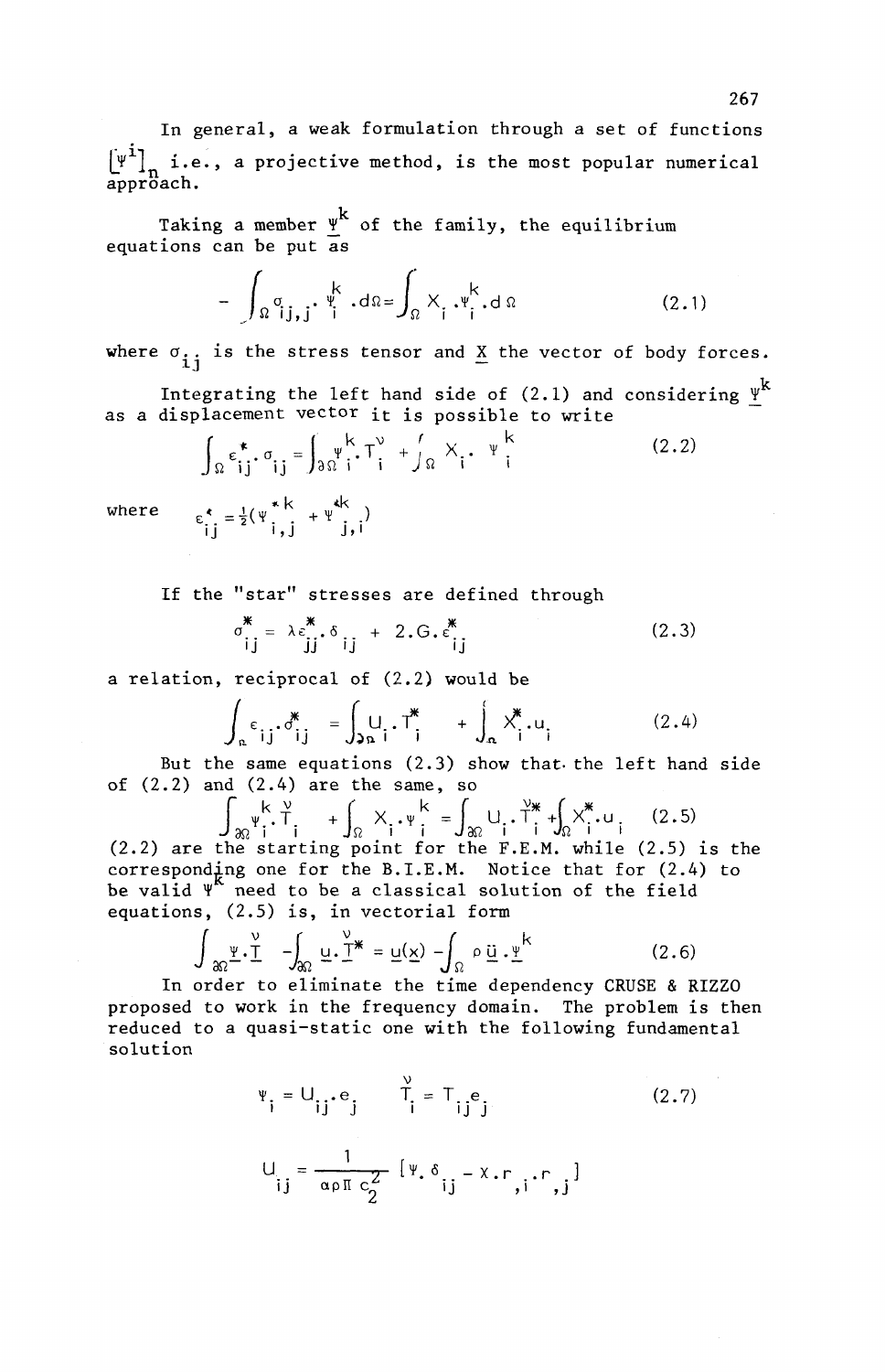$$
T_{ij} = \frac{1}{\alpha \pi} \left[ \left( \frac{\partial \psi}{\partial r} - \frac{1}{r} \chi \right) (\delta_{ij} \frac{\partial r}{\partial \nu} + r_{ij} v_i) - \frac{2}{r} \chi (v_j r_{ij} - 2r_{ij} r_{ij} - 2r_{ij} r_{ij} v_j) \right] - 2 \frac{\partial \chi}{\partial r} r_{ij} r_{ij} \frac{\partial r}{\partial \nu} + \left( \frac{\partial^2 \psi}{\partial z^2} - 2 \right) \left( \frac{\partial \psi}{\partial r} - \frac{\partial \chi}{\partial r} - \frac{\alpha}{2r} \chi \right) r_{ij} v_j
$$

where, for instance, in 2-D cases

$$
\psi = \mathbf{K}_{0} \left( \frac{k \mathbf{r}}{\mathbf{C}_{2}} \right) + \frac{\mathbf{C}_{2}}{k \mathbf{r}} \left[ \mathbf{K}_{1} \left( \frac{k \mathbf{r}}{\mathbf{C}_{2}} \right) - \frac{\mathbf{C}_{2}}{\mathbf{C}_{1}} \mathbf{K}_{1} \left( \frac{k \mathbf{r}}{\mathbf{C}_{1}} \right) \right]
$$
\n
$$
\chi = \mathbf{K}_{2} \left( \frac{k \mathbf{r}}{\mathbf{C}_{2}} \right) - \frac{\mathbf{C}_{2}^{2}}{\mathbf{C}_{1}^{2}} \mathbf{K}_{2} \left( \frac{k \mathbf{r}}{\mathbf{C}_{1}} \right)
$$
\nin which

\n
$$
\mathbf{C}_{2}^{2} = \frac{\lambda + 2\mu}{\rho} \qquad \qquad \lambda \mu \quad \text{Lame CTS}
$$
\n
$$
\mathbf{C}_{2}^{2} = \frac{\mu}{\rho} \qquad \qquad \lambda \mu \quad \text{Lame CTS}
$$
\n
$$
\mathbf{K}_{1} = \mathbf{i} \cdot \omega
$$
\n
$$
\mathbf{K}_{2} = \mathbf{K}_{0} (\mathbf{k} \cdot \mathbf{r}/c)
$$
\n(2.9)

*w* is the chosen frequency and r is the distance between the point of load application and observation and  $K_0$  is the modified Bessel function of zero order and second kind.

In ref 1 the 3-D fundamental solution is also presented. Under these conditions eq. (2.6) reduces to

$$
\underline{\mathsf{u}}\ (\underline{\mathsf{x}}) \ + \int_{\partial \Omega} \underline{\mathsf{u}} \cdot \underline{\Gamma}^* = \int_{\partial \Omega} \underline{\mathsf{v}} \cdot \underline{\mathsf{T}} \qquad \underline{\mathsf{x}} \ \in \ \mathsf{D} \tag{2.10}
$$

! being the point of load application. In order to manage values of X only the boundary is necessary to take a limit process after which

$$
\underline{c} \cdot \underline{u}(\underline{x}) + \int_{\partial \underline{u}} \underline{u} \cdot \underline{T}^* = \int_{\partial \underline{u}} \underline{\Psi} \cdot \underline{T} \qquad \underline{x} \in D \qquad (2.11)
$$

and e is a numerical matrix which reflects the geometrical properties of the boundary round  $X$ . If, for instance, the boundary is smooth  $c = \frac{1}{2}I$  where I is the identity matrix.

The numerical procedure known as Boundary Integral Equation method (B.I.E.M.) produces a set of linear equations by discretizing the boundary with n points and writing n set equations of the form assuming as family  $[\Psi^{\mathbf{k}}]$  the set of fundamental solutions  $\delta(X)$  where X are the chosen<sup>1</sup> points at the boundary.  $\overline{\phantom{a}}$ 

As round every point  $X_i$  we have 6 unknowns (in the case of plane conditions) i.e.: the two components  $u,v$  of diplacements and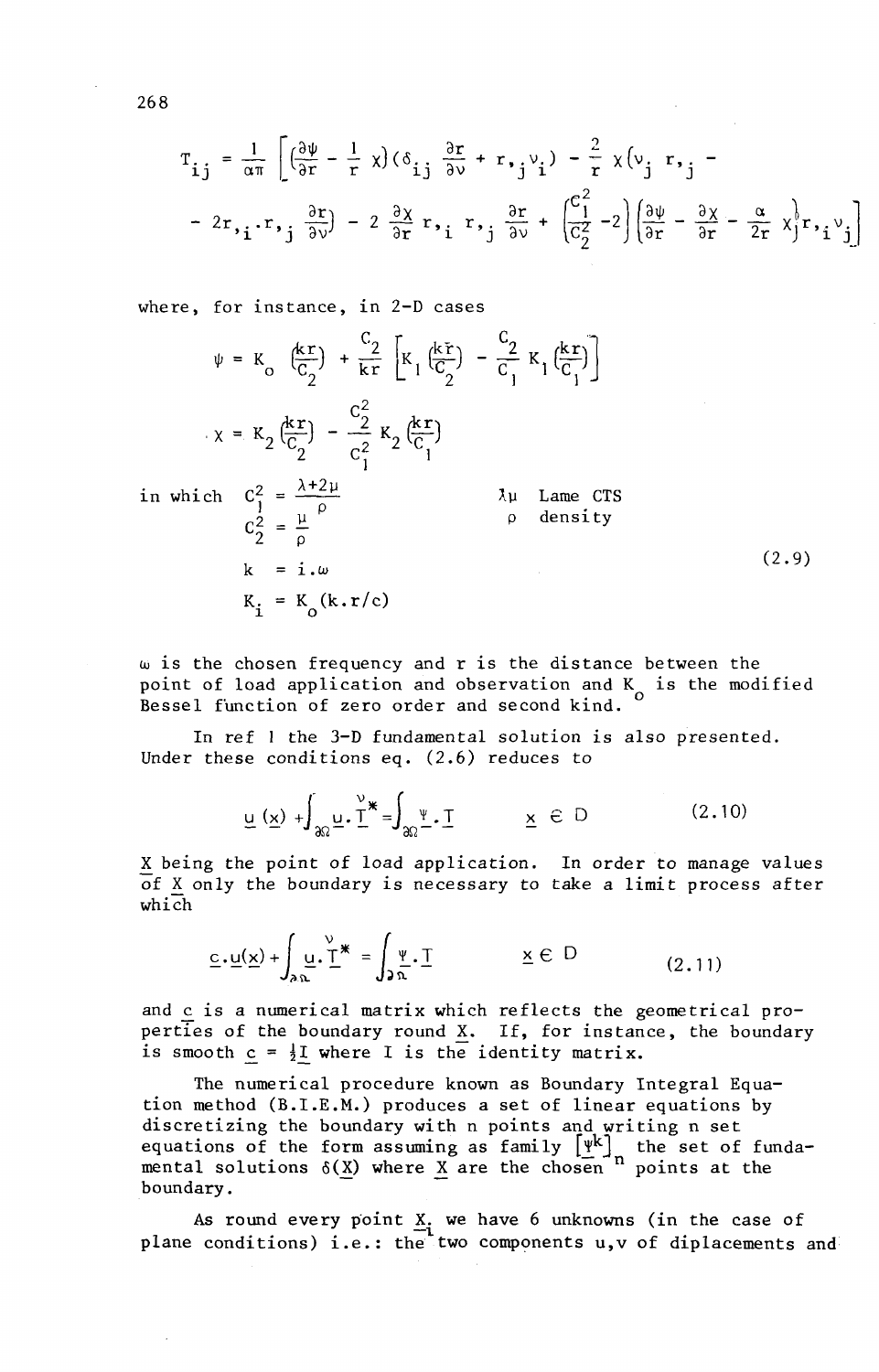the four components of traction  $[\sigma, \tau]$ <sup>b</sup>  $[\sigma, \tau]$ <sup>a</sup> before and after the point, it is necessary to assume an evolution of u and T between "nodes" and to establish 4n boundary conditions in order to obtain a compatible system of equations.

In B.I.E.M. one usually takes a family of locally based functions whose superposition represents the tractions and the displacements

$$
\underline{u} = \Sigma \underline{u}^i \cdot \underline{\xi}^i
$$
  
\n
$$
\underline{T} = \Sigma \underline{T}^i \cdot \underline{\xi}^{*ki}
$$
\n(2.12)

of course  $\xi_j^i$  and  $\xi^*$  need not be the same, but it is usual to<br>put  $\xi_j^j = \xi^{*i}$ . The locally based character is useful in the sense<br>that  $u^i$  and  $T^i$  have physical meaning, but this does not help in the<br>banded  $|\Psi k|$  is defined everywhere and the final matrix is full.

This is perhaps the most important drawback of B.I.E.M. in face of F.E.M. Its main advantage is of course, the reduction of the dimension by one.

A "linear element discretization", for instance, is

$$
\underline{u} = \begin{bmatrix} u \\ v \end{bmatrix} = \begin{bmatrix} N_1 N_2 & \vdots & 0 & 0 \\ \vdots & \vdots & \ddots & \vdots \\ 0 & 0 & \vdots & N_1 N_2 \end{bmatrix} \begin{bmatrix} u_1 \\ u_2 \\ v_2 \\ v_1 \\ v_2 \end{bmatrix} e
$$
\n
$$
\underline{T} = \begin{bmatrix} \overline{x} \\ \overline{y} \\ \overline{y} \end{bmatrix} = \begin{bmatrix} N_1 N_2 & \vdots & 0 & 0 \\ \vdots & \vdots & \ddots & \vdots \\ \vdots & \vdots & \ddots & \vdots \\ 0 & 0 & \vdots & N_1 N_2 \end{bmatrix} \begin{bmatrix} \overline{x}_1 \\ \overline{x}_2 \\ \overline{y}_1 \\ \overline{y}_2 \\ \overline{y}_2 \end{bmatrix} e
$$
\n(2.13)

where 
$$
N_1 = -\frac{1}{2} (\eta - 1)
$$
  
 $N_2 = -\frac{1}{2} (\eta + 1)$ 

$$
dSe = \frac{1}{2} Le d
$$
  
- 1 \le n \le 1

'n

n being dimensionless length and e representing element. Writing  $(2.11)$  now  $f \in \mathcal{L}$ 

$$
2C\begin{bmatrix} u \\ v \end{bmatrix} + \sum_{j=1}^N \begin{bmatrix} \int_{N_j} T_{11} d\xi & \int_{N_j} T_{11} d\xi & \int_{N_j} T_{12} d\xi & \int_{N_j} N_j T_{12} d\xi \\ \int_{N_j} N_j T_{21} d\xi & \int_{N_j} N_j T_{22} d\xi & \int_{N_j} N_j T_{22} d\xi & \int_{N_j^2} N_j T_{22} d\xi \end{bmatrix} \begin{bmatrix} u_j \\ v_j \\ \vdots \\ v_{j+1} \end{bmatrix} =
$$

 $(2.14)$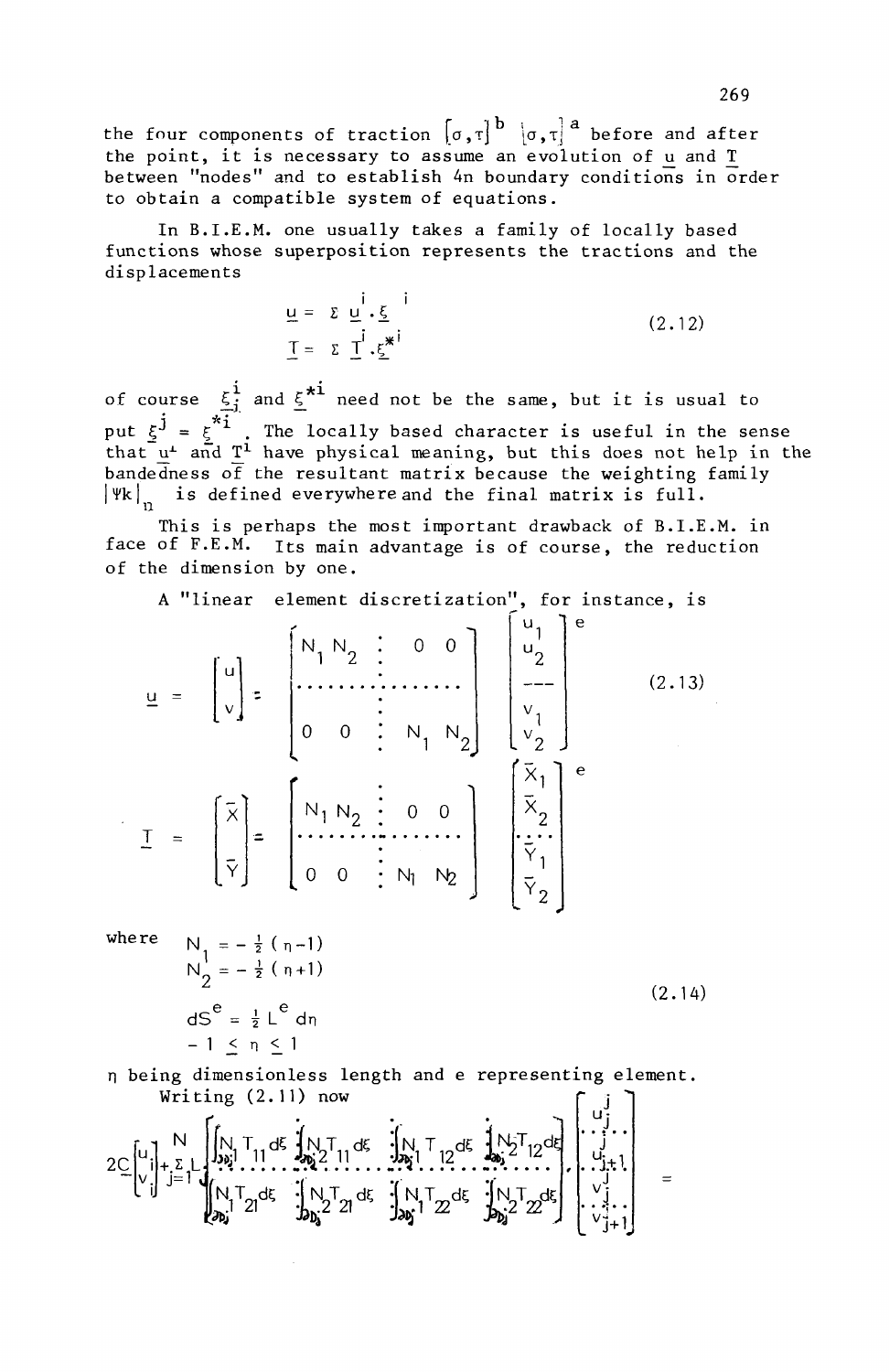

Finally a system of equations  
\n
$$
\underline{A}.\underline{u} = \underline{B}.\underline{T}
$$
\n
$$
(2n \times 2n)(2n \times 1) \quad (2n \times 4n)(4n \times 1)
$$

is prepared to receive the boundary conditions. After they are imposed we have to solve

> $\underline{K} \cdot \underline{X} = \underline{f}$ <br>(2n x 2n)(2n x 1) (2n x 1)  $(2.17)$

where X collects the unknowns and f the data, both weighted by the appropriate element from A & B. More details can be seen elsewhere (ref 2).

In the heterogeneous case the approach is also very simple.

Assume, for instance, a matrix D with boundary I and properties E and  $\nu$ , and two inclusions  $(\overline{D}, \overline{F}, \overline{E}, \overline{\nu})$ ,  $(\overline{D}, \overline{F}, \overline{E}, \overline{\nu})$ 

> The field equations are established in ordered fashion. Assume respective discretizations with  $N, n, \bar{n}$ , linear elements. Equation  $(2.16)$  in region D can be written in a partitioned form.

$$
\left[A, A_{\gamma} A_{\gamma}\right]\begin{bmatrix} \vdots \\ \vdots \\ \vdots \\ \vdots \\ \vdots \end{bmatrix} = \left[B, B_{\gamma}, B_{\gamma}\right]\begin{bmatrix} \vdots \\ \vdots \\ \vdots \\ \vdots \\ \vdots \end{bmatrix}
$$

 $(2.18)$ 

 $(2n_t \times 2n_t)(2n_t \times 1)$   $(2n_t \times 4n_t)(4n_t \times 1)$ <br>and similarly for D and D

$$
\overline{A}_{2} \cdot \overline{u}^{2} = \overline{B}_{2} \cdot \overline{T}^{2}
$$
\n
$$
(2\overline{n} \times 2\overline{n})(2\overline{n} \times 1) \qquad (2\overline{n} \times 4\overline{n})(4\overline{n} \times 1) \qquad (2.19)
$$
\n
$$
\overline{A}_{3} \cdot \overline{u}^{3} = \overline{B}_{3} \cdot \overline{T}^{3}
$$
\n
$$
(2\overline{n} \times 2\overline{n})(2\overline{n} \times 1) \qquad (2\overline{n} \times 4\overline{n})(4\overline{n} \times 1)
$$
\n(2.19)

conditions of compatibility and equilibrium are

$$
\begin{array}{ccc}\n-1 & -2 & -1 \\
u & = u^2 & = u \\
\hline\nu^2 & = u^2 & = \overline{u}\n\end{array}
$$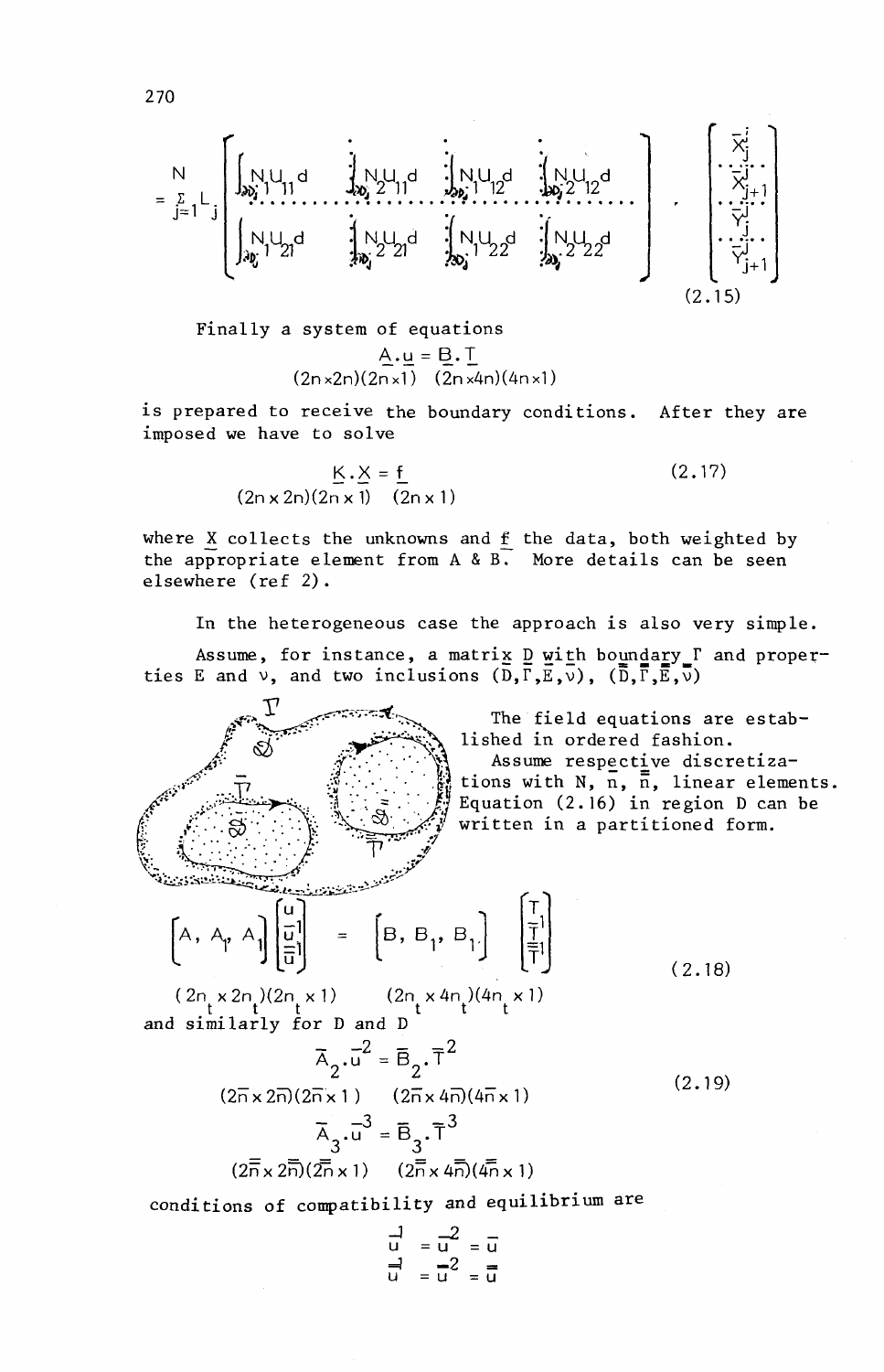$$
\overline{T}^1 = -\overline{T}^2 = \overline{T}
$$

$$
\overline{T}^2 = -\overline{T}^3 = \overline{T}
$$

grouping  $(2.18)$  and  $(2.19)$  using  $(2.20)$  produces

$$
n_t = N + \overline{n} + \overline{n}
$$

$$
\begin{array}{c}\n2n_1 \\
2n_1^2 \\
2n_1^2 \\
2n_1^2\n\end{array}\n\begin{bmatrix}\nA & \frac{1}{2} & \frac{1}{2} \\
0 & \frac{1}{2} & 0 \\
0 & 0 & \frac{1}{2} \\
2n_1 & 2n_1^2\n\end{bmatrix}\n\begin{bmatrix}\n0 \\
0 \\
0 \\
0\n\end{bmatrix}\n=\n\begin{bmatrix}\nB_1 & \frac{1}{2} & \frac{1}{2} \\
0 & -B_2 & 0 \\
0 & 0 & \frac{1}{2} \\
0 & 0 & 0\n\end{bmatrix}\n\begin{bmatrix}\n0 \\
0 \\
0 \\
0\n\end{bmatrix}\n\begin{bmatrix}\n0 \\
0 \\
0 \\
0\n\end{bmatrix}
$$
\n(2.21)

which for a NEUMANN problem can be written

$$
\begin{bmatrix} 2N & 2\overline{n} & 4\overline{n} & 2\overline{n} & 4\overline{n} \\ \overline{A} & \overline{A}_1 & \overline{B}_1 & \overline{A}_1 & \overline{B}_1 \\ \overline{0} & \overline{A}_2 & \overline{B}_2 & \overline{0} & \overline{0} & \overline{0} \\ 0 & 0 & 0 & 0 & \overline{A}_3 & \overline{B}_3 \end{bmatrix} \begin{bmatrix} u \\ u \\ \overline{t} \\ \overline{t} \\ \overline{u} \\ \overline{u} \\ \overline{u} \end{bmatrix} = \begin{bmatrix} B_1 T \\ 0 \\ 0 \end{bmatrix} \begin{bmatrix} 2N - \overline{n} + \overline{n} \\ 2\overline{n} \\ 0 \\ 0 \end{bmatrix}
$$
(2.22)

Imposing conditions on  $\overline{T}$  and  $\overline{T}$ , for instance

in the case of smooth boundaries one can solve a system of  $2N+4(\overline{n}+\overline{\overline{n}})$  equations with the same amount of unknowns i.e.: the 2N component displacements of the outer boundary and the  $4(n+\overline{n})$ displacements and tractions at the interior boundaries.

The generalization to other boundary conditions or number of inclusions is straightforward. Also interesting ís the case in which the regions are connected in series, because then the matrix of the left hand side in eq. (2.22) takes a banded form.

This has been used in cases with a very narrow domain even with homogeneous properties.

## **REFERENCES**

- J. CRUSE & RIZZO: "A direct formulation and numerical solution of the general transient elastodynamic problem". Journ. of Math. Anal. & App. 1968.
- 2. ALARCON, MARTIN & PARIS: "Boundary elements in potential and elasticity theory". Computers and Structures. 1979.
- 3. ALARCON, DOMINGUEZ, MARTIN and PARIS: "Boundary methods in soil-structure interaction" 2nd Conference Microzonation. Dec - 78.<br>DOMINGUEZ:
- 4. OOMINGUEZ: "Dynamic stiffness of rectangular foundations" M.I.T. Pub. R78-20. A.g. 1978.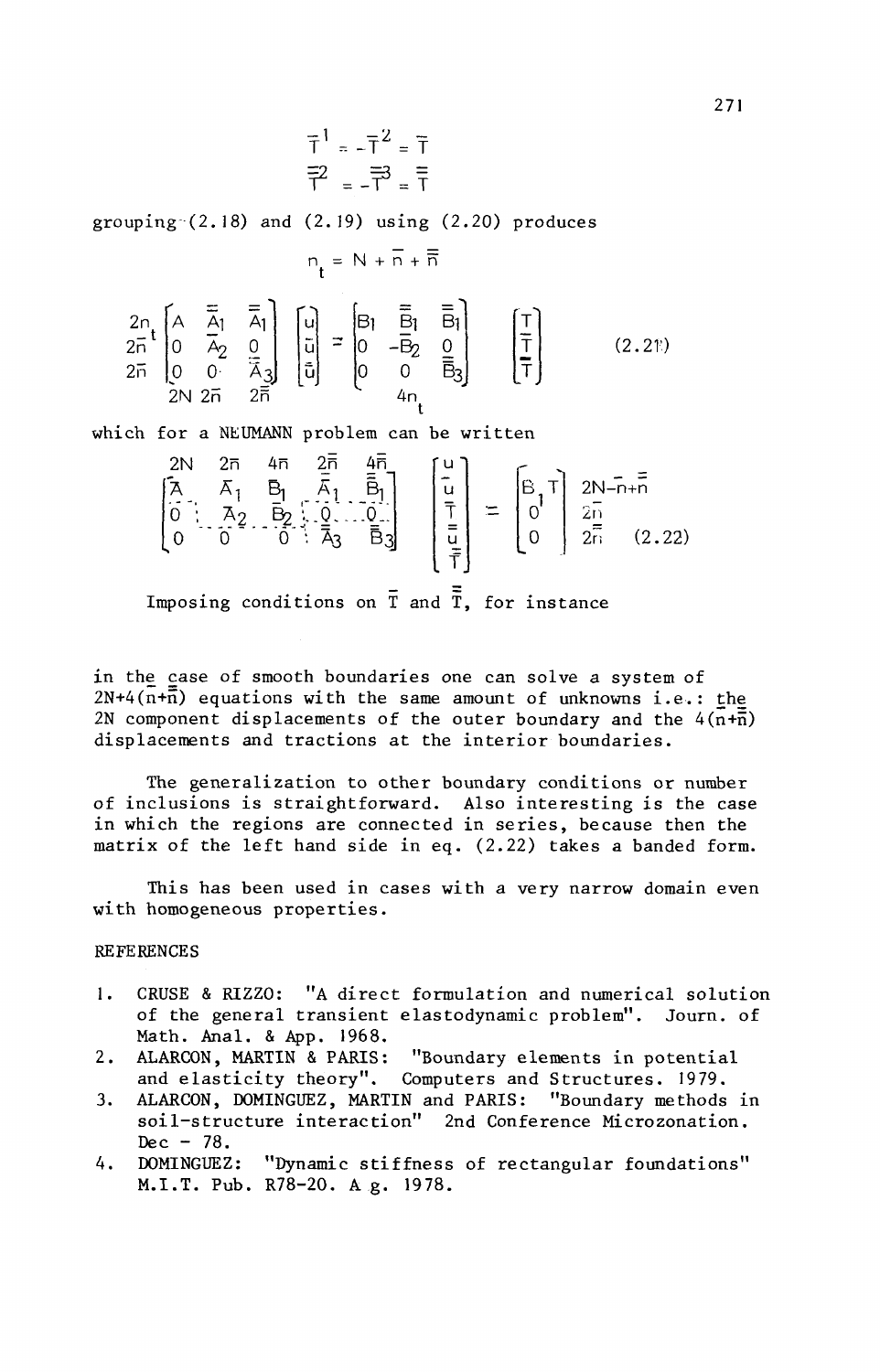### EXAMPLES

In arder to see the behaviour of the method we started analyzing the response with several elements outside the rigid foundation.

Plate No. 1 records the relatíve results for a surface foundation and plate No. 2 for embedded one. In abscissa we have the number of last element and in ordinates the relative values of factors (taking as reference the finer mesh).

The Oscillating shape of results reflects the modelling<br>of waves. It is seen that for the surface case the results It is seen that for the surface case the results without discretizing the exterior boundary are good enough and that for embedded foundations we need at least six elements.

Plates 3 and 4 represent the results puttíng in ordinates the actual value of stiffness.

In this case we use a complex G in order to investigate the possibility of including material damping. Nevertheless the amount is small so the results can be compared with the previous ones, (as Jakub's).

Looking at this picture, the possibility of truncating the discretization not far from the footing is clear.

In plates No. 5 the results are compared with the analytical ones of KARASUDHI, KEER & LEE.

Notice the remarkable accuracy obtained without discretizing the exterior boundary.

Plate No. 6 shows the same kind of results for an embedded foundation studied with only twenty-eight constant elements.

Plate No. 7 shows the graph of surface displacements for a dimensionless frequency  $a_0 = \frac{wb}{c_s} = 0.5$  where w is the excitation frequency, b the width of the plate and  $c<sub>s</sub>$  the celerity of S waves.

Finally plate No. 8 suggests some of the possible applications of the method.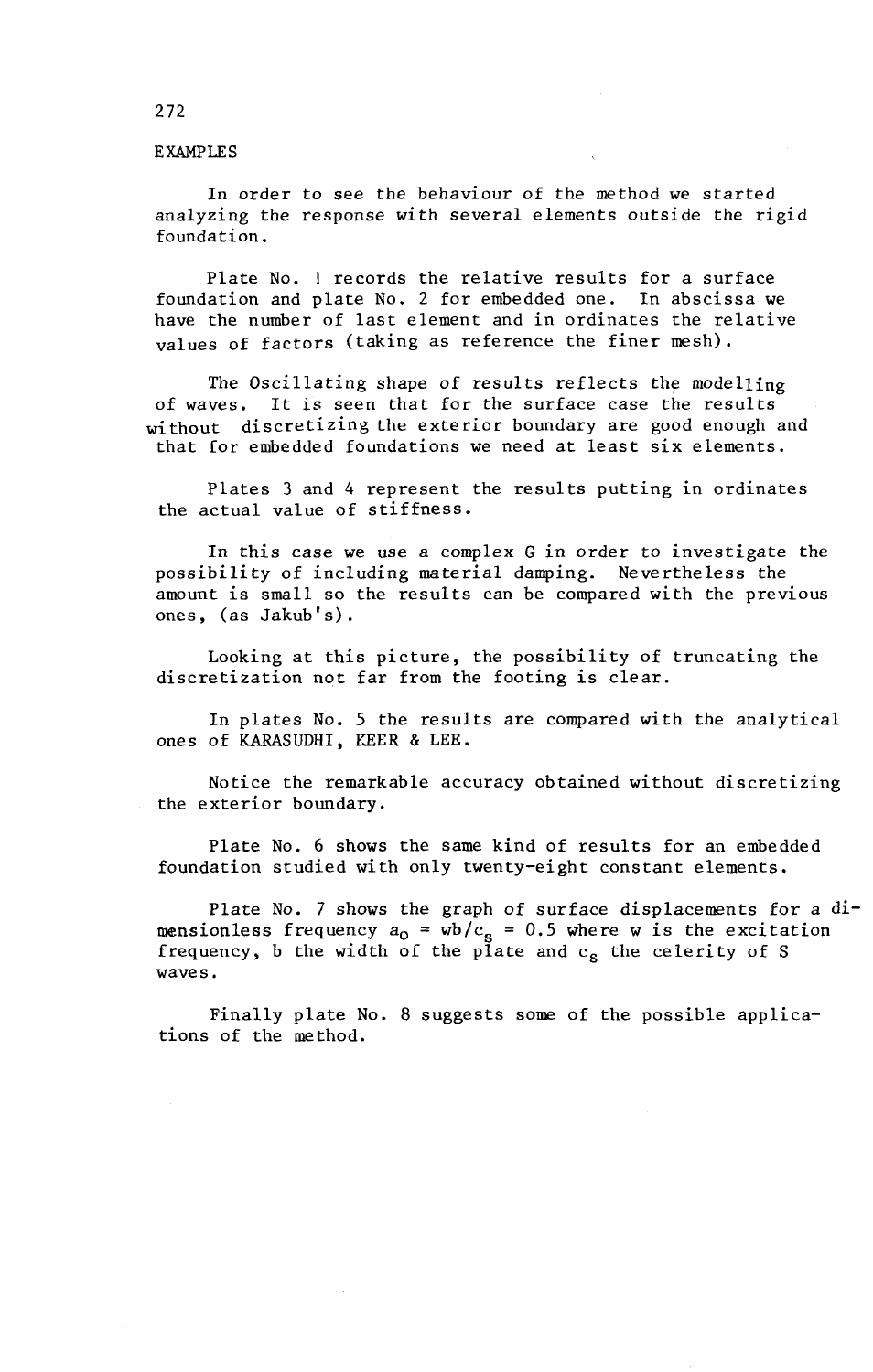

SURFACE FOUNDATION-STRIP FOOTING

IMAGINARY PART

-8  Plate  $\mathbf{1}$ 

З

ब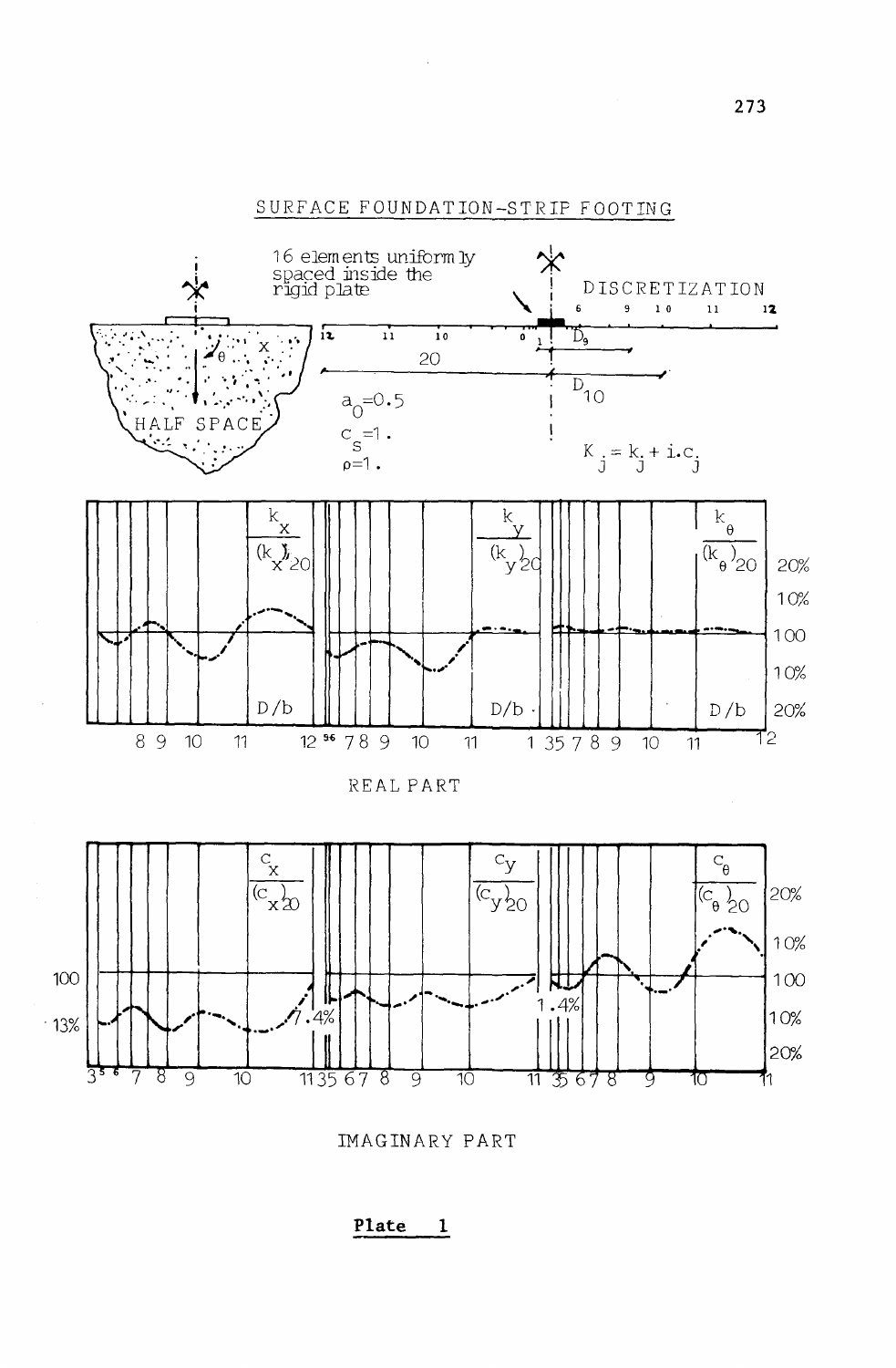

EMBEDDED STRIP FOUNDATION

IMAGINARY PART

Plate 2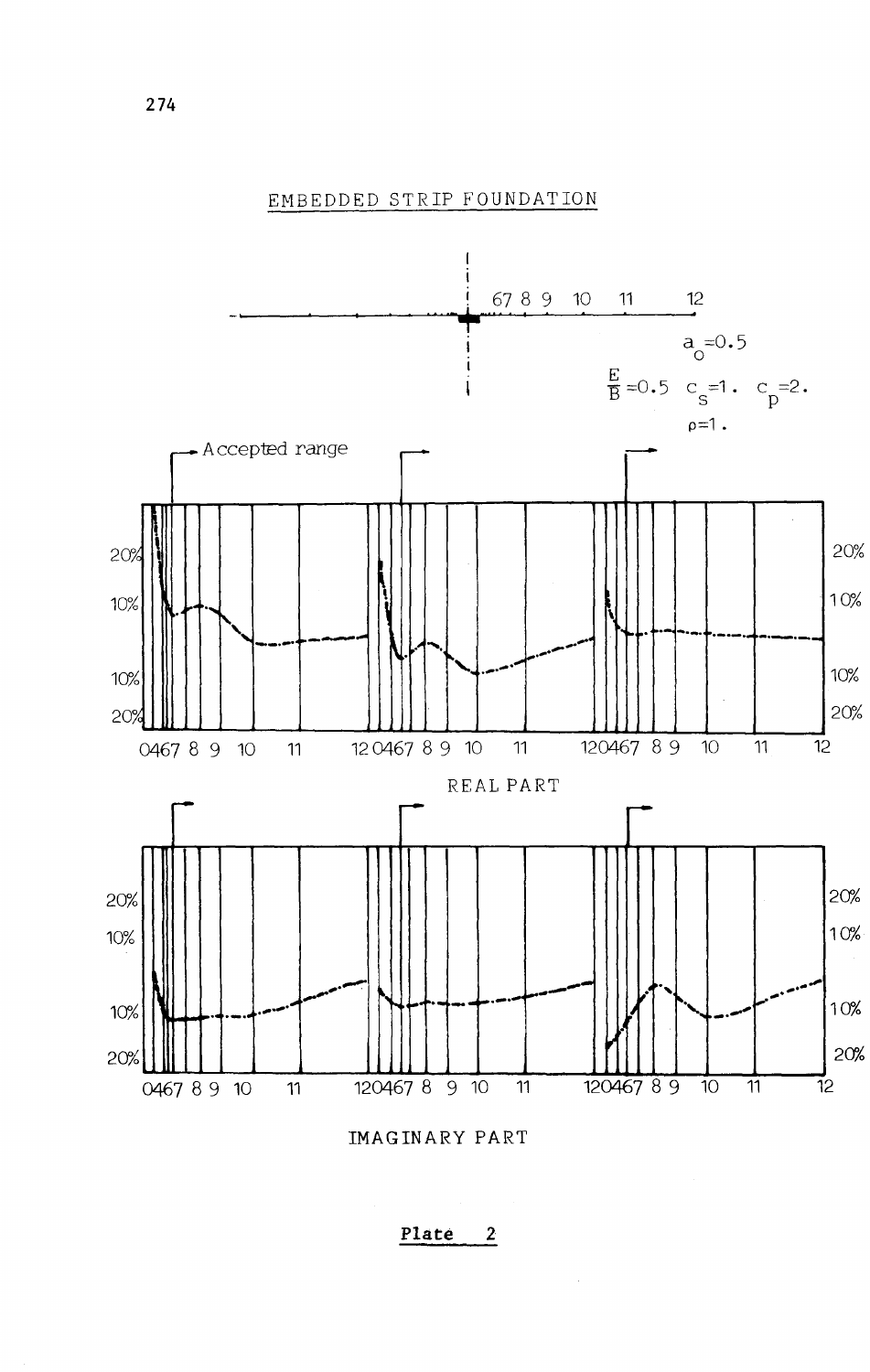

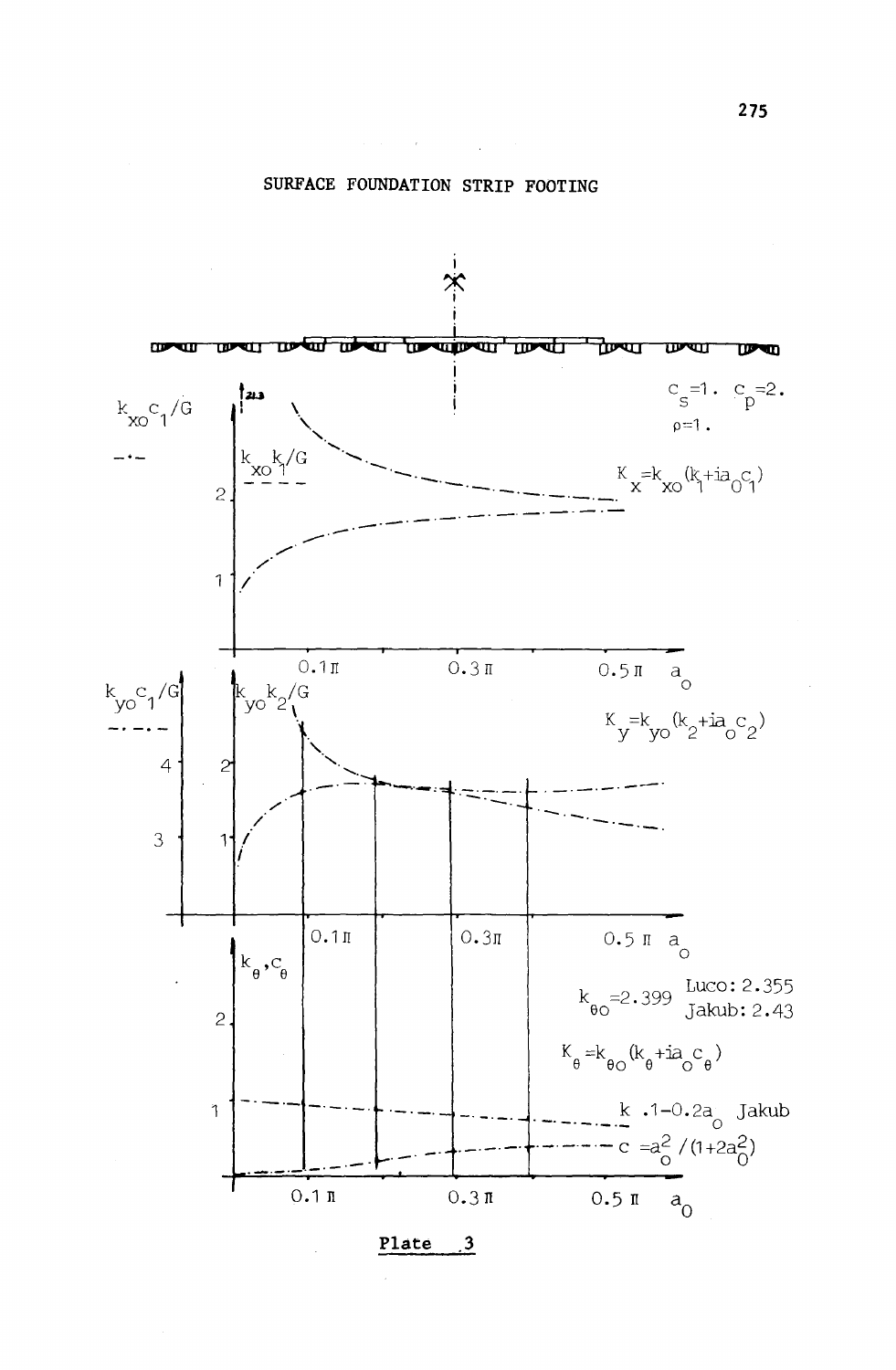

**Plate 4**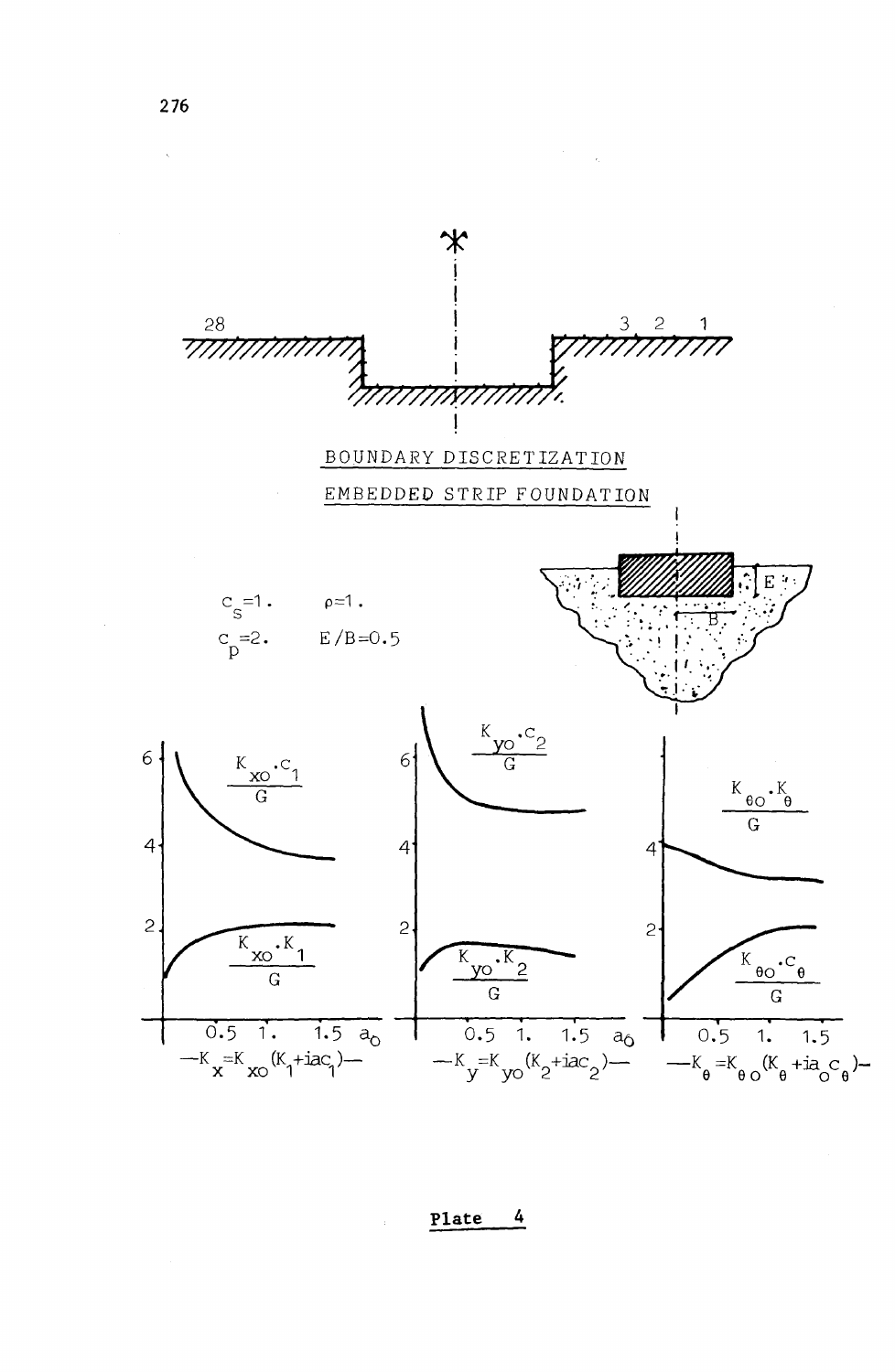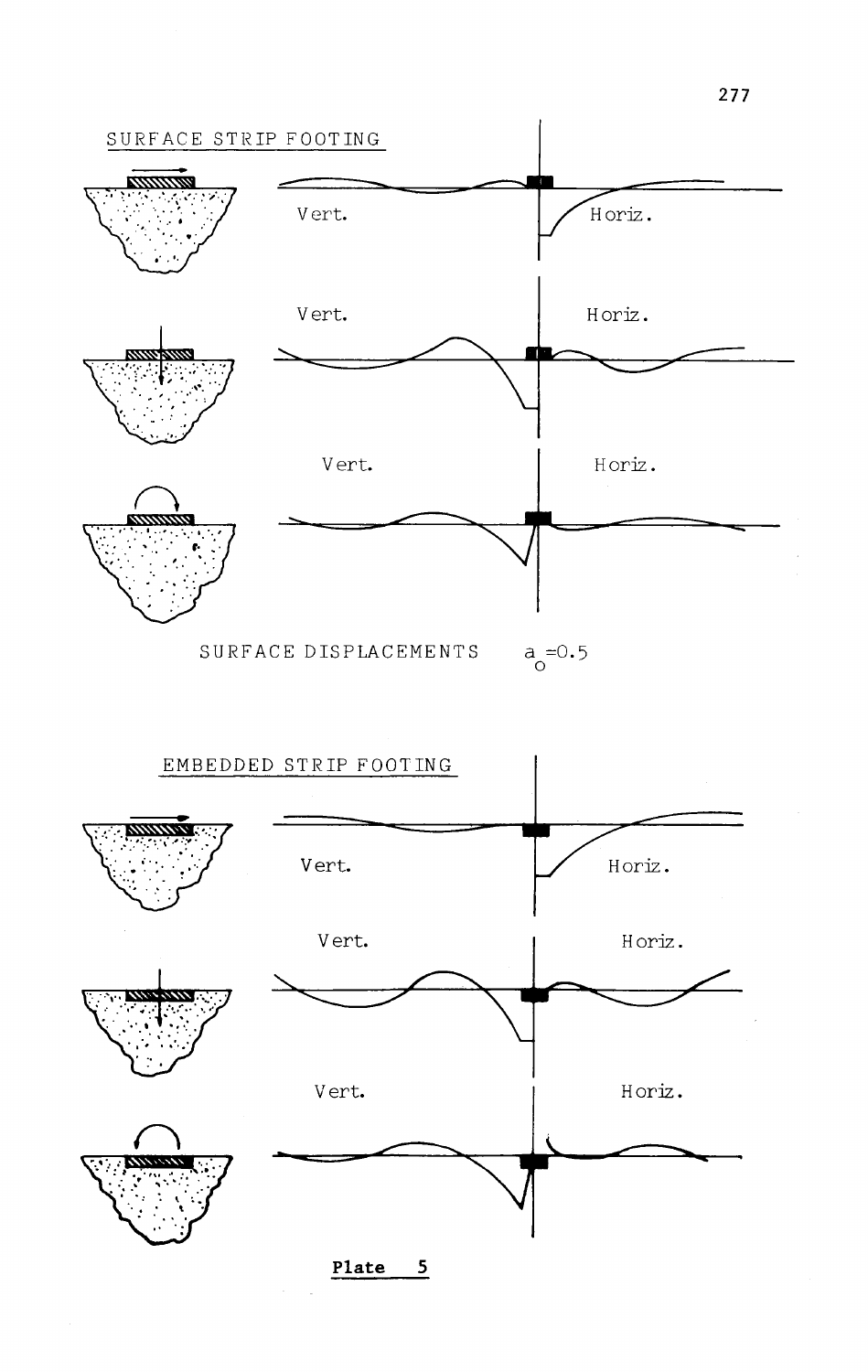

 $6 \overline{6}$ Plate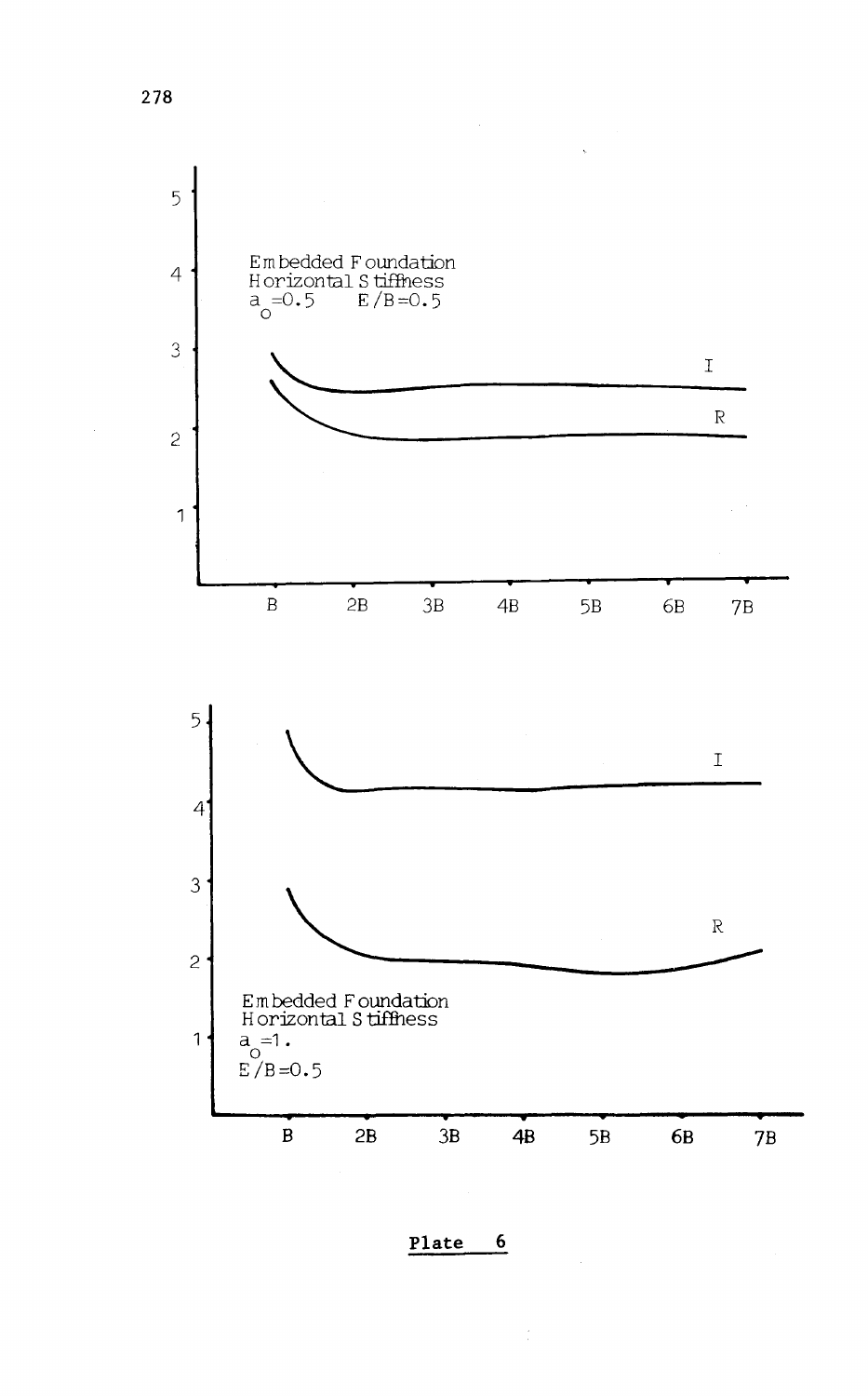